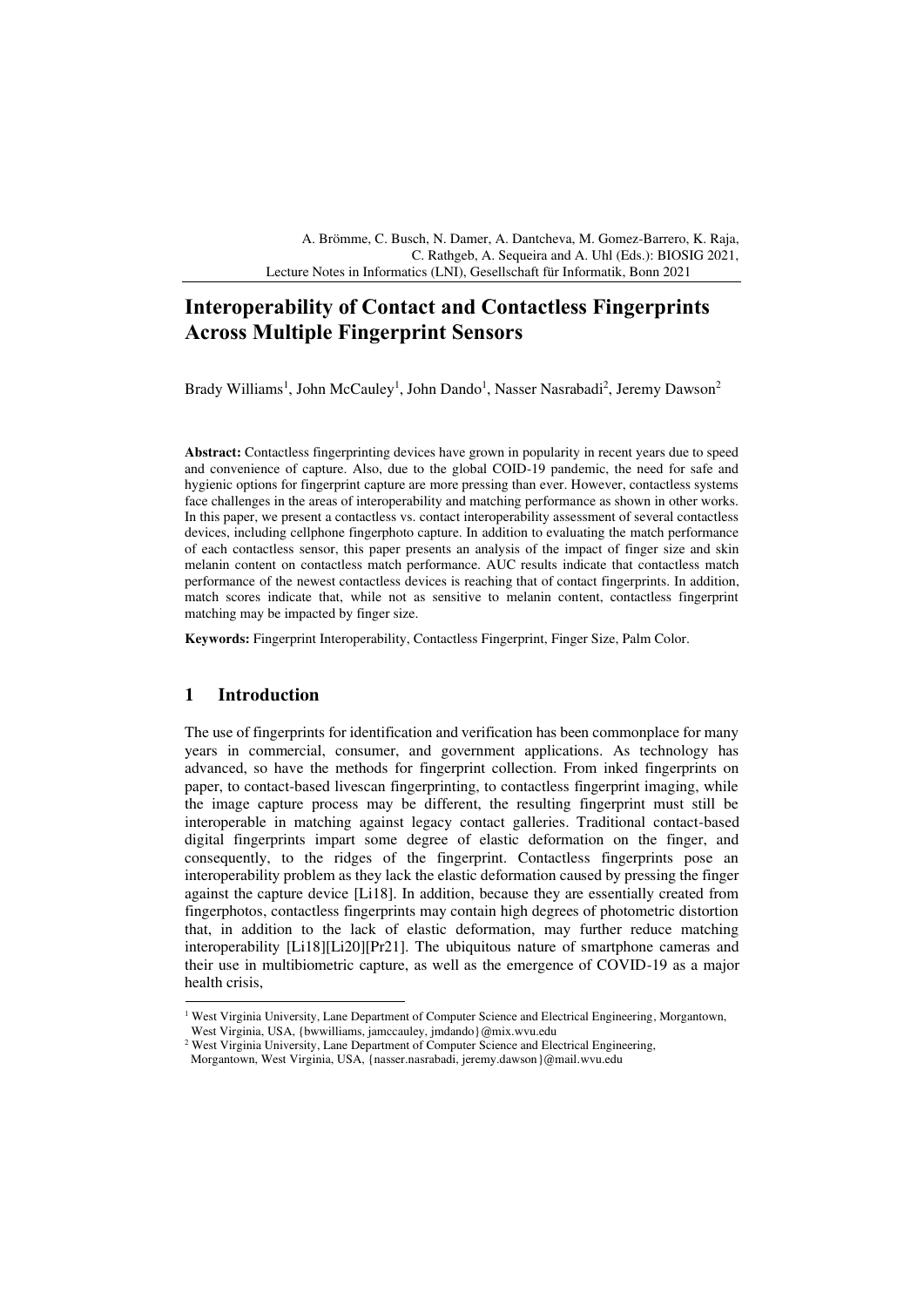have driven the need for fast, hygienic capture of contactless fingerprints, making studies of contactless fingerprint imaging interoperability even more necessary. The overall goal of the work presented here is to evaluate the interoperability of multiple contactless fingerprints when matched against contact fingerprints collected from the same individuals. In addition to this baseline interoperability analysis, physiological factors such as skin color and finger size is evaluated to determine their impact on contactless fingerphoto matching. The contributions of this research effort are: 1) a quantification of the interoperability of contactless fingerprints from two contactless devices and one cellphone-based fingerprint collection method against a traditional contact-based digital fingerprinting device, 2) a measurement of the effect of hand size on the overall matching performance of fingerprints, and 3) an exploration of the effect of skin color measured by skin reflectance on the overall matching interoperability and matching performance of contactless-based fingerprints. The results presented here provide critical insight into the application of contactless fingerprinting systems in a variety of biometric scenarios.

## **2 Background**

Two forms of contactless fingerprints were examined in this effort. The first form is contactless fingerprints captured from a standalone kiosk-type sensor that images the finger when in the field of view of the device (see, e.g., [Li18], [Li20], [Th21], [Id21], [Tb21]). The second form is contactless fingerprints that are captured using a cellphone app that employs the built-in camera to capture fingerphotos [Li18]. The images from the cellphone undergo processing to create a binarized or grayscale fingerprint image that are representative of the original fingerphoto captured from the cellphone camera. To evaluate the interoperability of these fingerprints, two commercial 'black-box' fingerprint matchers will be used, along with one open-source matcher. These three solutions rely on minutiae correspondence as the primary method for matching [Ma14], [JRP04].

While the use and capture of contactless fingerprints are relatively new developments, there has been work done to evaluate and use this form of capture with contact-based fingerprint galleries. NIST has provided recommendations on evaluation of contactless fingerprint devices [Li18]. This study outlines the considerations necessary for proper capture of contactless fingerprints, and how these differ from traditional fingerprints.

In addition to best practices for contactless fingerprint applications, there have been other studies into the interoperability of contactless and contact-based fingerprints [Li20], [Bi17] , [De18]. These studies have shown the challenges and variability issues that are common when collecting contactless fingerprints. To close the interoperability gap between contact and contactless fingerprints, convolutional neural networks (CNN) that use preprocessed versions of both the contact and contactless prints to perform the matching were demonstrated in [LK19]. An alternative CNN-based method presented in [Da19] uses a pair of CNNs to first find the amount of warp on the contactless fingerprint image, and then use that warp parameter to generate a new version of the contactless fingerprint that is representative of a contact-based fingerprint of the same finger.

Because of the nascent nature and methodology of contactless fingerprinting via photo-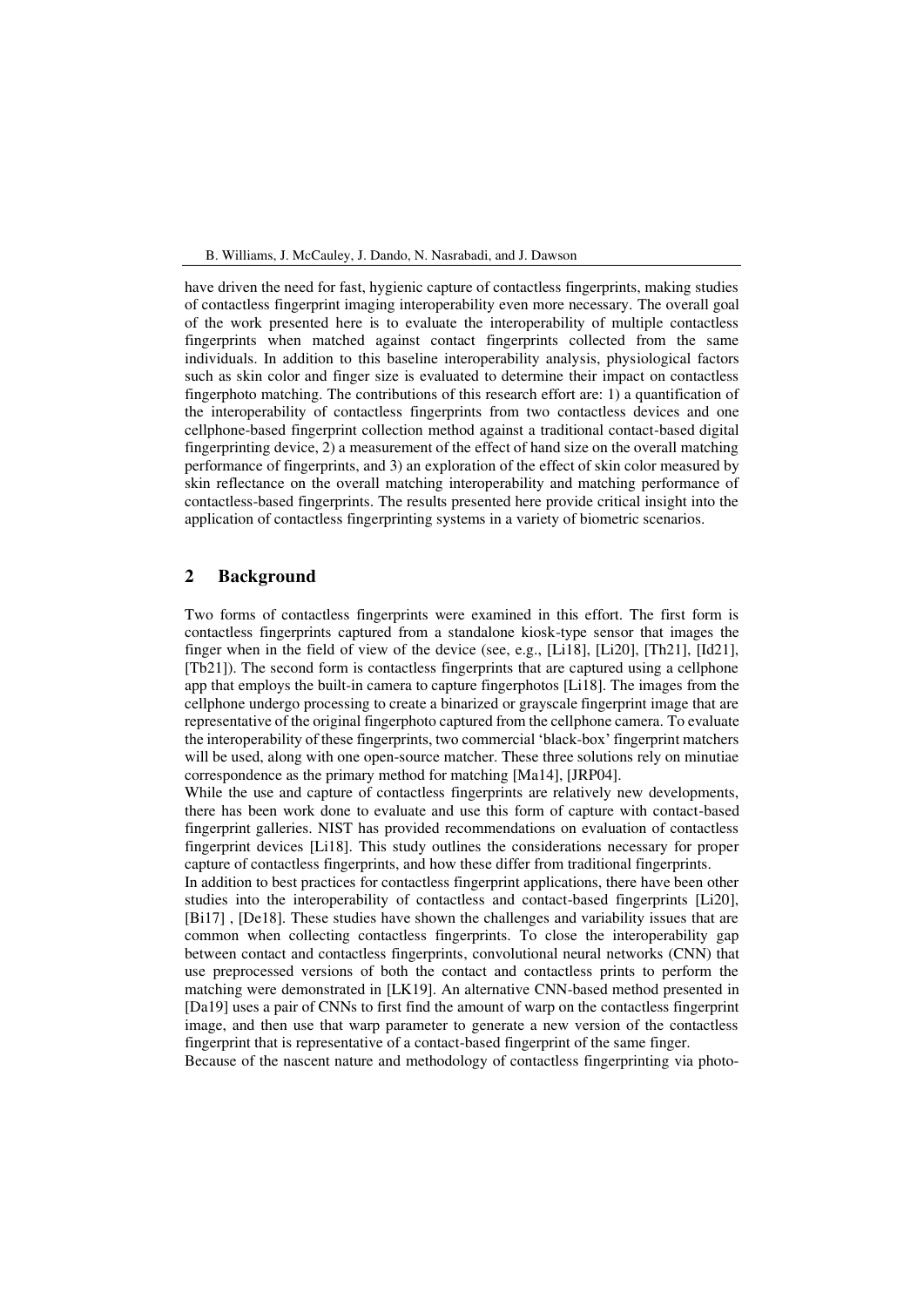based capture, physiological features that have little to no impact on contact fingerprint collection, such as finger size and skin color, may negatively impact contactless fingerprint interoperability. However, these features have received little evaluation in the literature in this context. Hand geometry features have been used in biometric verification applications. Hand geometry biometrics rely on the hand shape and various parameters of the hand's size as the features to be extracted and compared [SSG00]. Relating to contactless fingerprints, the variation in finger sizes from person to person may have an impact on contactless matching performance when compared to a gallery of contactless images.

Skin tone, also referred to as skin reflectance, is an important factor to consider in face detection and recognition [BM00]. Variations in skin reflectance, as well as differences in lighting, in facial imagery can have a major effect on the outcome of facial recognition and matching. This is typically not an issue when it comes to contact fingerprints because the method of acquisition is not photo-based. Contactless fingerprints, however, rely on fingerphotos to obtain the ridge and valley information of the fingerprint. As with facial images, variation in skin reflectance could have a significant effect on the matching accuracy of the fingerprint extracted from fingerphotos.

## **3 Dataset Details and Matching Experiments**

The fingerprints used in these experiments were collected from 215 individuals who each provided fingerprint data across multiple commercial fingerprint capture devices<sup>1</sup>. These devices include one contact device, two kiosk-style contactless devices, and a COTS cellphone-based fingerphoto application. At the request of the sponsor, these devices have been anonymized and will be referred to in this paper as Contact-1, Contactless-1, Contactless-2, and Cellphone-1. Contact-1 is an optical livescan device that captures fingerprints via frustrated total internal reflection (FTIR). Contactless-1 and Contactless 2 are both kiosk-style capture devise. Contactless-1 captures fingerprints using multiple cameras and special illumination while Contactless-2 operates using a single camera and structured light approach. The cellphone devices capture fingerphotos using the integrated cameras and utilize app-specific post processing to convert the fingerphoto to a contactequivalent image. Sample images from each device are shown in Fig. 1.

<sup>&</sup>lt;sup>1</sup> This is the first use of this dataset. The dataset is available upon request.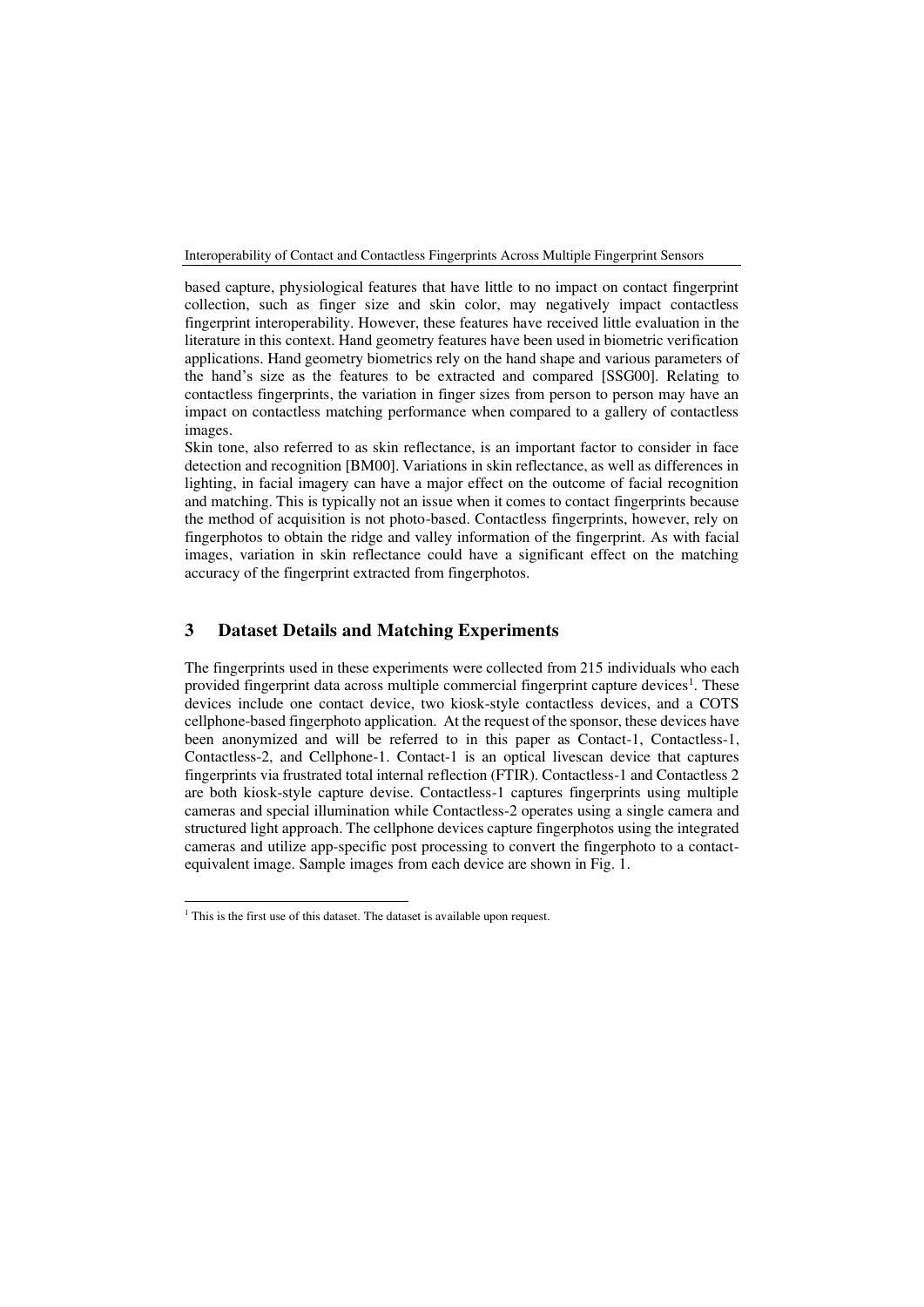

Figure 1: Example of images from contact-1, contactless-1, contactless-2, and cellphone-1

The total number of fingerprint images used in matching experiments was 1,165, consisting of fingerprints from the index, middle, ring, and little fingers only. Thumbs were excluded from the analyses because not every device captured thumbprints. A summary of the number of images from each sensor is provided in Table 1. The dataset also contains finger size data collected from hand geometry images and skin reflectance data measured using the Cortex Technology DSM III sensor [Co21]. Some devices captured images across multiple sessions, with others only capturing one session. In addition, the skin reflectance data collected with the DSM III provided CIEL\*a\*b\* RGB data and a measure of melanin and erythema in the skin [Co21].

| <b>Device</b> | <b>Image Type</b> | <b>No. of Samples</b>           | <b>No. of Sessions</b> | <b>Total Samples</b> |
|---------------|-------------------|---------------------------------|------------------------|----------------------|
| Contact 1     | slaps & rolls     | 2 slaps<br>2<br>thumbs 10 rolls |                        | 4300                 |
| Contactless 1 | slaps             | 2 slaps<br>2<br>thumbs          |                        | 2150                 |
| Contactless 2 | slaps             | 2 slaps<br>-2<br>thumbs         |                        | 4300                 |
| Cellphone 1   | slaps             | 2 slaps                         |                        | 5160                 |

**Tab 1:** Dataset Description

Before matching, preprocessing was performed on the raw versions of the cellphone-based fingerphotos. The photos were converted to grayscale, histogram equalization was applied, and they were inverted so the ridges are shown as the dark regions of the fingerprint to match traditional fingerprinting techniques. These processed photos, referred to as Cellphone-1-Raw, were matched to provide a comparison of the fingerprint processing done by the COTS application in Cellphone-1. Along with the raw photos, the cellphonebased application provided binarized generated prints from the photos that were also used in matching (i.e., Cellphone-1 images).

Using this dataset, matching experiments were performed on two commercial black-box matchers and one open-source matcher with the segmented slap fingerprints from Contact-1 as the gallery for all matches. The two commercial black box matchers and the opensource matcher are referred to as Matcher-1, Matcher-2, and Matcher-3, respectively. All three matchers were used in an 'out-of-the-box' configuration, with no optimizations made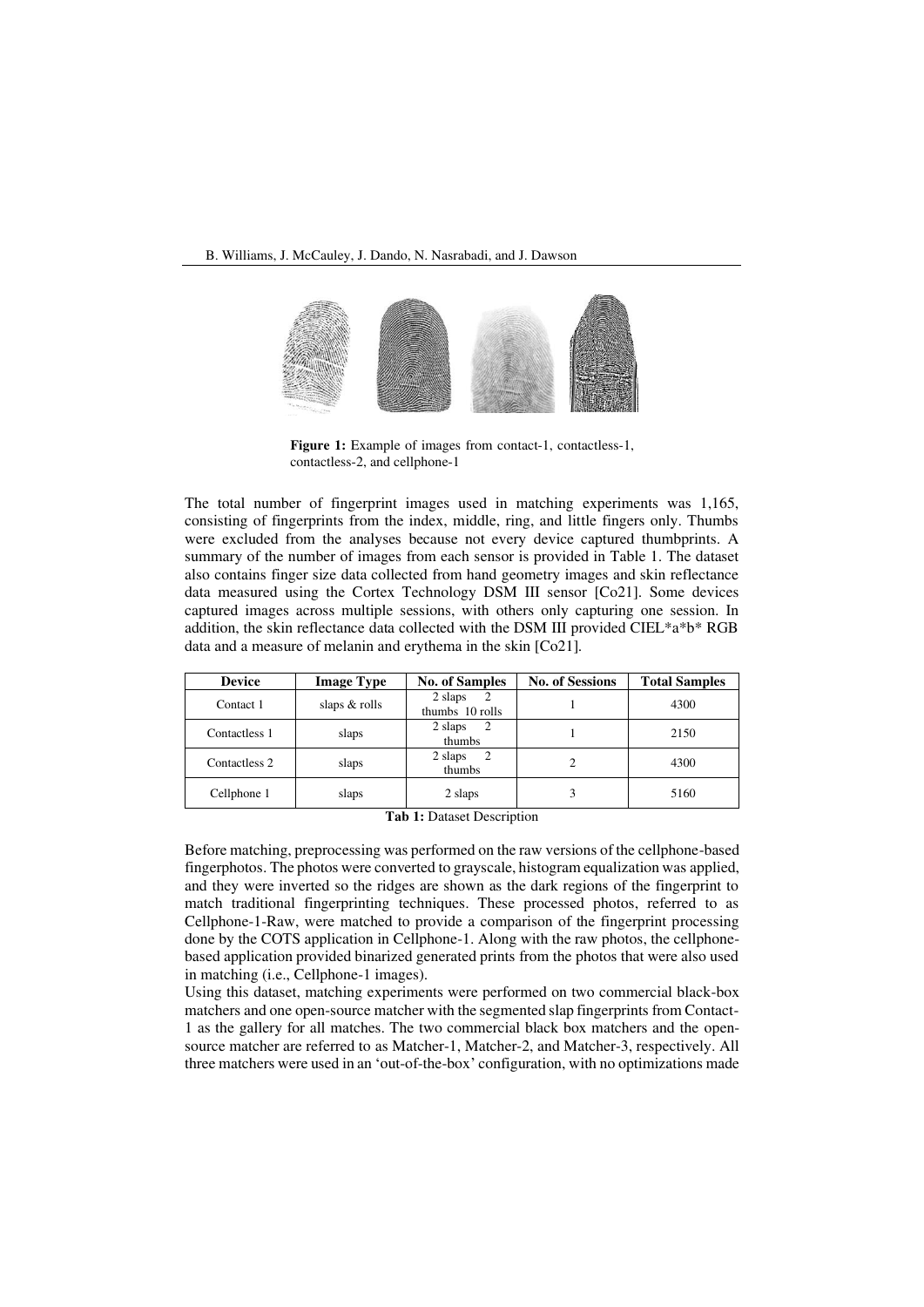for contactless fingerprint images. All matches were performed in a one-to-many fashion so that scores were generated for all probes versus all gallery images. The threshold for all matchers was set to 0 to allow all match results to be extracted. As a baseline for the match scores, the rolled fingerprint data that was collected with Contact-1 was matched against the gallery of segmented slaps used for all other matches. Using the results of these matching experiments, receiver operating characteristic (ROC) curves were generated. This was followed by a statistical analysis of the matching results and a statistical correlation of the finger size and skin reflectance data with the matching results.

The analysis of the impact of finger size on contactless fingerprint match performance was performed using the width of the middle finger of the right hand of all individuals. Using this measurement, the finger sizes were split into equal-sized groups and the mated match scores were sorted into these groups to produce a distribution for analysis. The mated match scores were scores obtained by comparing two fingerprint images collected from the same finger. The analysis for the skin reflectance data involved splitting the data into three equal-sized ranges of melanin value using the melanin value provided by the DSM III. From there, a distribution was generated using the mated match scores to evaluate any effect caused by the amount of melanin on the resulting scores.

#### **4 Results**

The results shown in Figure 2 shows ROC curves for the contactless devices compared against Contact-1 as well as the baseline match using Contact-1. Along with the contact baseline, there is a 'worst-case' baseline determined using the preprocessed raw images from Cellphone-1 to show a difference in performance when using the binarized images produced by the cellphone app.



Figure 2: Receiver Operating Characteristic for contact and contactless fingerprint devices against Contact-1 using (a) Matcher-1, (b) Matcher-2, and (c) Matcher 3.

The results show a clear distinction in match performance between the three devices that is consistent for the three matchers used. As is shown by the area under the curve (AUC) calculated from the ROC curves, shown in Table 2, Cellphone-1 exhibited the worst matching performance out of the three contactless sensors for the first two matchers, but only by a small margin below Contactless-1. Of the contactless images used in Matcher-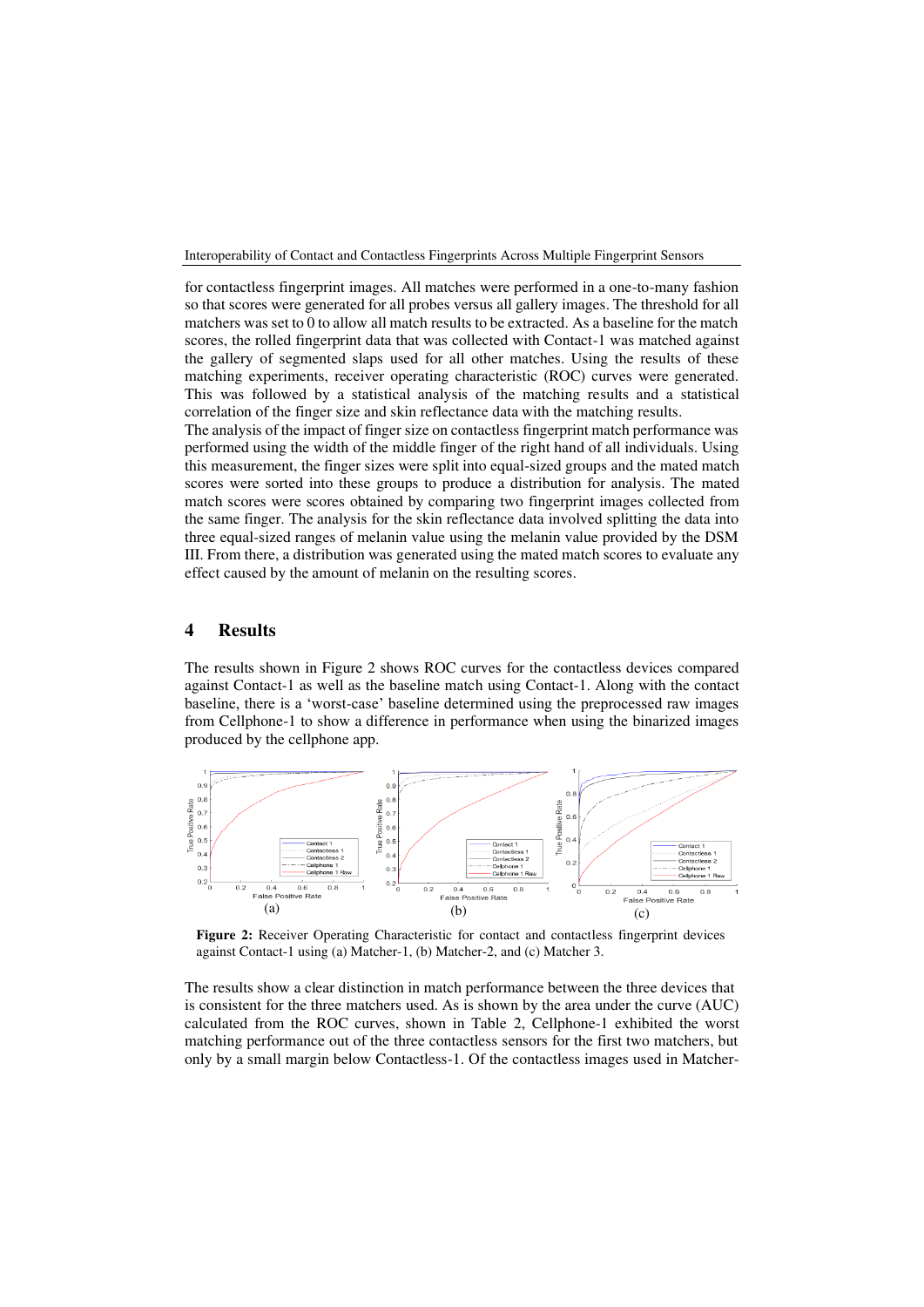3, Contactless-1 performed the worst with an AUC of only 0.6897.

The match results using Matcher-3 exhibited lower accuracy when compared to the other matchers. All devices performed similarly to the other experiments, except for Contactless-1, which had a much lower matching accuracy, below the performance of images from Cellphone-1. It should be noted that all matchers were used in an 'out of the box' configuration with no optimization for minutiae detection in contactless prints in order to keep the matching results fair.

| <b>Device</b>                                                                                                                                                                                                                                                                                               | Matcher-1 | Matcher-2 | Matcher-3 |  |  |
|-------------------------------------------------------------------------------------------------------------------------------------------------------------------------------------------------------------------------------------------------------------------------------------------------------------|-----------|-----------|-----------|--|--|
| Contact-1                                                                                                                                                                                                                                                                                                   | .0000     | 0.9989    | 0.9765    |  |  |
| Contactless-1                                                                                                                                                                                                                                                                                               | 0.9818    | 0.9820    | 0.6897    |  |  |
| Contactless-2                                                                                                                                                                                                                                                                                               | 0.9940    | 0.9955    | 0.9551    |  |  |
| Cellphone-1                                                                                                                                                                                                                                                                                                 | 0.9764    | 0.9635    | 0.8606    |  |  |
| Cellphone-1-Raw                                                                                                                                                                                                                                                                                             | 0.8252    | 0.7422    | 0.5964    |  |  |
| $\mathbf{r}$ , $\mathbf{r}$ , $\mathbf{r}$ , $\mathbf{r}$ , $\mathbf{r}$ , $\mathbf{r}$ , $\mathbf{r}$ , $\mathbf{r}$ , $\mathbf{r}$ , $\mathbf{r}$ , $\mathbf{r}$ , $\mathbf{r}$ , $\mathbf{r}$ , $\mathbf{r}$ , $\mathbf{r}$ , $\mathbf{r}$ , $\mathbf{r}$ , $\mathbf{r}$ , $\mathbf{r}$ , $\mathbf{r}$ , |           |           |           |  |  |

**Tab 2:** AUC of ROC Curves

The results shown in Figure 3 are a comparison of the mated match scores for each of the devices using a specific matcher. In agreement with the ROC curves, the match scores of the two contactless devices trend higher than Cellphone-1, with Contactless-2 achieving the highest match scores.



**Figure 3:** Comparison of the distribution of mated match scores for each device using (a) Matcher-1, (b) Matcher-2, and (c) Matcher-3.

The results shown in Figures 4-11 are distributions of mated match scores for each device on all three matchers. Each figure shows the distribution all matchers based on either the melanin values or finger width values. For these distributions, the data is into three bins for each device. These bins separate the data based on the melanin measurement obtained from the skin reflectance data collected from the palm of the subjects or the middle finger width calculated for each hand. The threshold values used for these bins were calculated to split the groups into even ranges of melanin amounts or finger width.

For the melanin distributions, these plots show many outliers; however, the overall average area does not indicate a statistically relevant relationship between melanin content and match score. The plots for the melanin value lower than the first threshold do tend to have more outliers at the top end, however, it is apparent that the vast majority of the match scores fall within a similar range for all of the data. As expected, the contact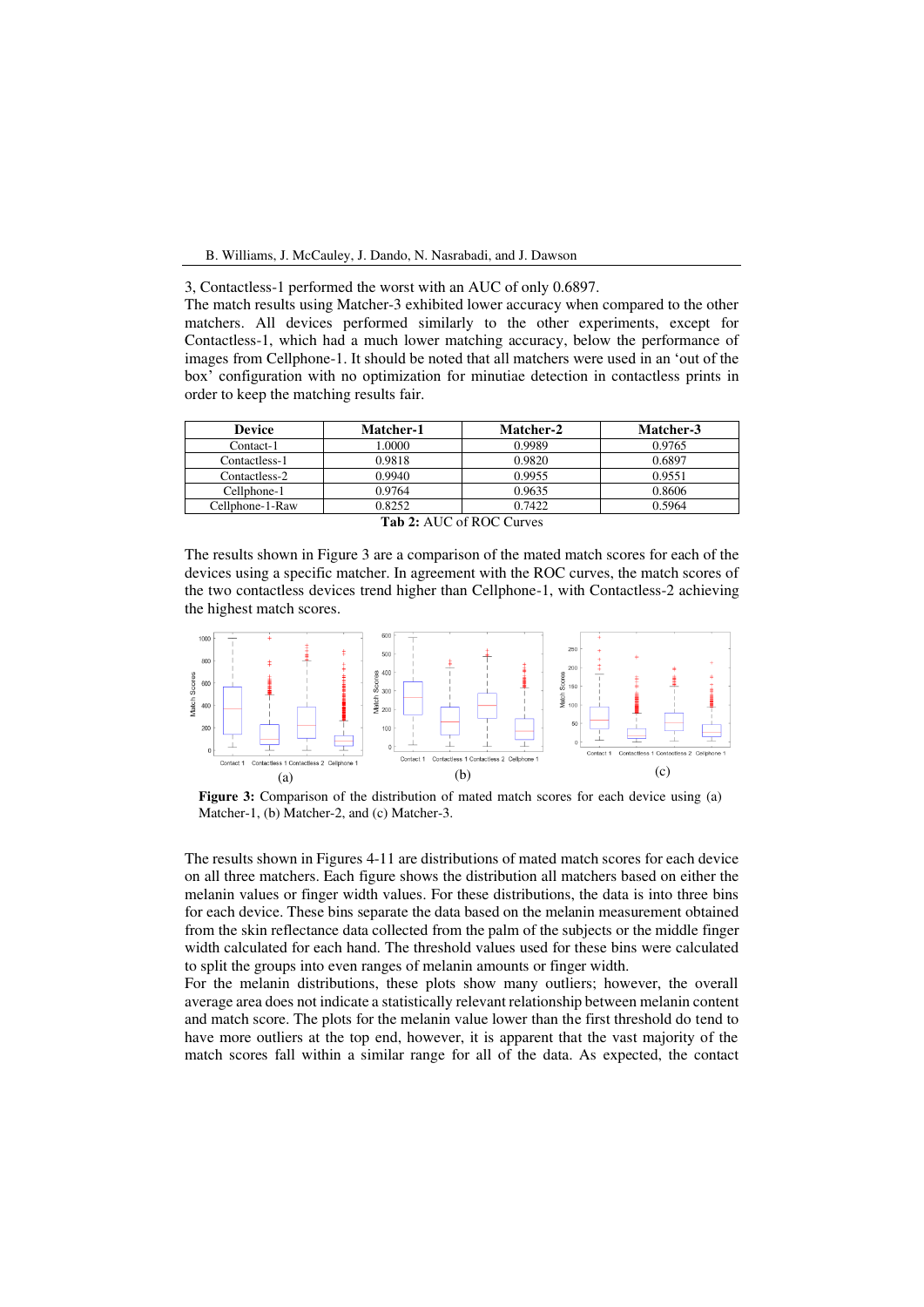fingerprint matching data is clearly unaffected by the amount of melanin present. Considering finger width distributions, the middle range of values from 30.99 to 42.17 has the highest-reaching whisker values. In terms of the overall results from this data, Matcher-1 was most affected by finger size for Contactless-1 and Contactless-2, with larger sizes producing higher match scores. For images captured from the other devices, and all images on Matcher-2, there was no noticeable effect of finger width on match scores. For Matcher-3 there was no noticeable effect of the finger width on the matching performance. Along with the width analysis focused on the middle finger, an experiment was also performed using width data for the little finger of the right hand of all participants. The resulting match score distributions showed similar results to the middle finger values, and thus, were not included here.



**Figure 4:** Comparison of the distribution of mated match scores based on melanin amount using probes from Contact-1 and (a) Matcher-1, (b) Matcher-2, and (c) Matcher-3.



**Figure 5:** Comparison of the distribution of mated match scores based on melanin amount using probes from Contactless-1 and (a) Matcher-1, (b) Matcher-2, and (c) Matcher-3.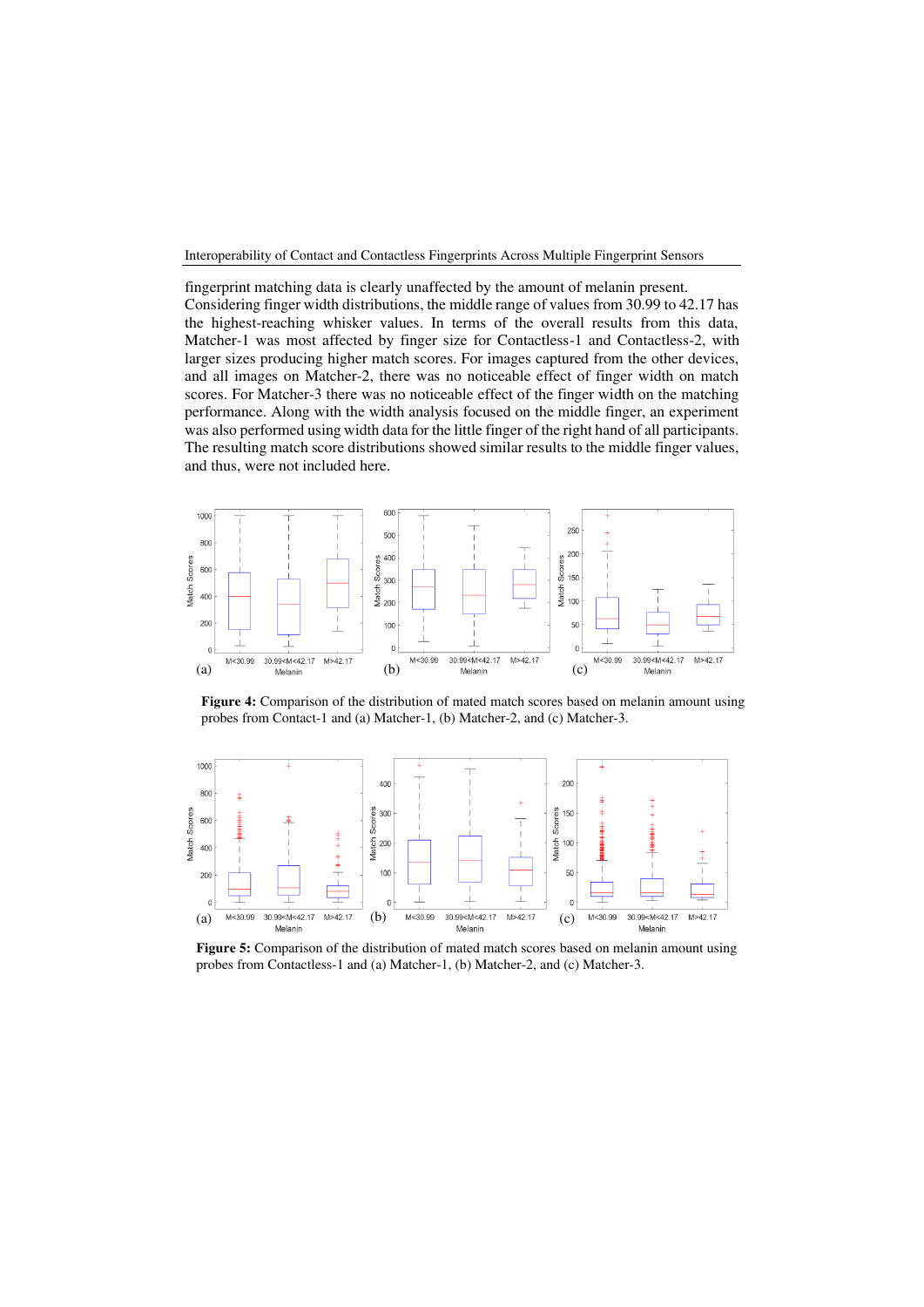B. Williams, J. McCauley, J. Dando, N. Nasrabadi, and J. Dawson



**Figure 6:** Comparison of the distribution of mated match scores based on melanin amount using probes from Contactless-2 and (a) Matcher-1, (b) Matcher-2, and (c) Matcher-3.



**Figure 7:** Comparison of the distribution of mated match scores based on melanin amount using probes from Cellphone-1 and (a) Matcher-1, (b) Matcher-2, and (c) Matcher-3.



**Figure 8:** Comparison of the distribution of mated match scores based on middle finger width using probes from Contact-1 and (a) Matcher-1, (b) Matcher-2, and (c) Matcher-3.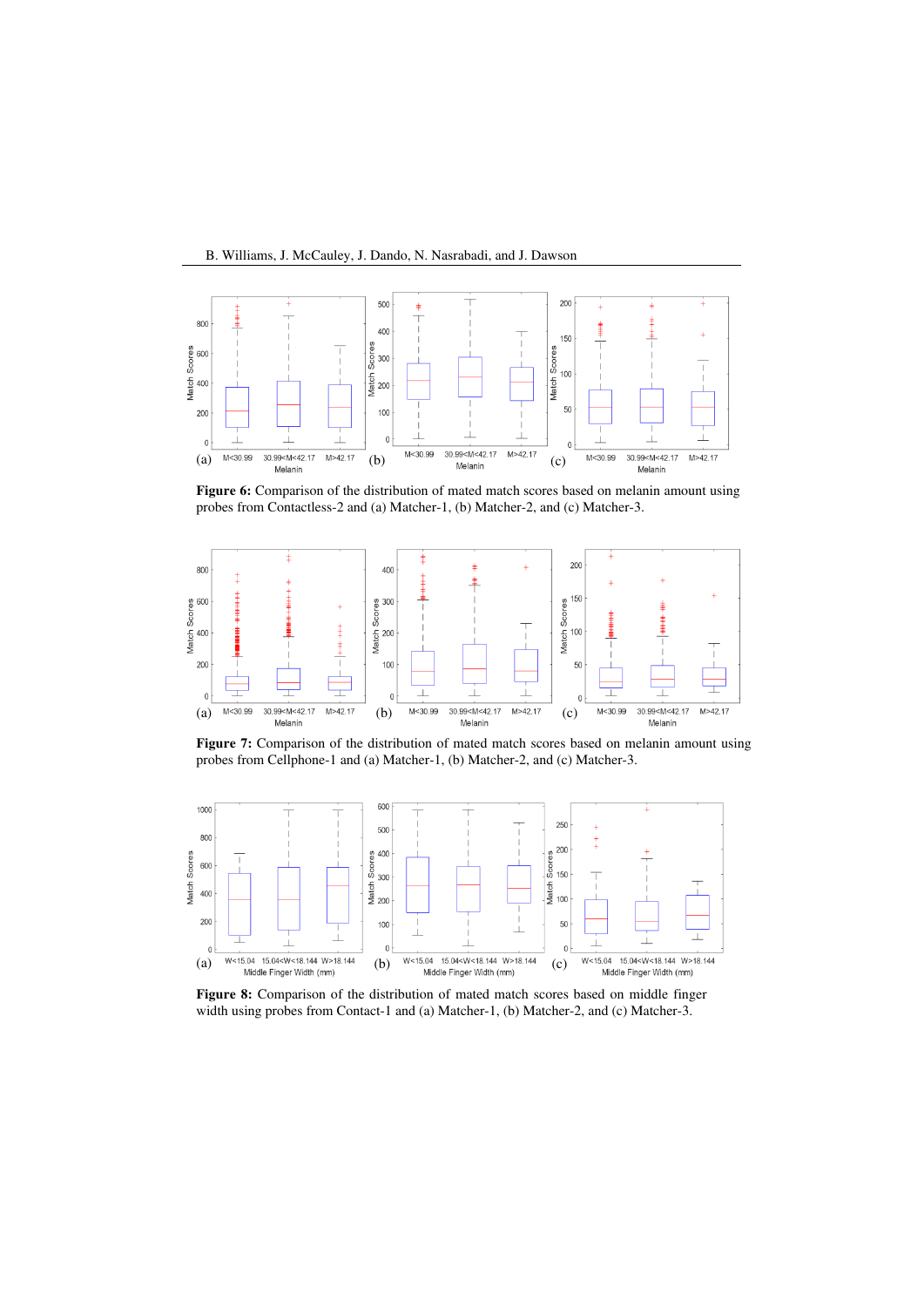

**Figure 9:** Comparison of the distribution of mated match scores based on middle finger width using probes from Contactless-1 and (a) Matcher-1, (b) Matcher-2, and (c) Matcher-3.



**Figure 10:** Comparison of the distribution of mated match scores based on middle finger width using probes from Contactless-2 and (a) Matcher-1, (b) Matcher-2, and (c) Matcher-3.



**Figure 11:** Comparison of the distribution of mated match scores based on middle finger width using probes from Cellphone-1 and (a) Matcher-1, (b) Matcher-2, and (c) Matcher-3.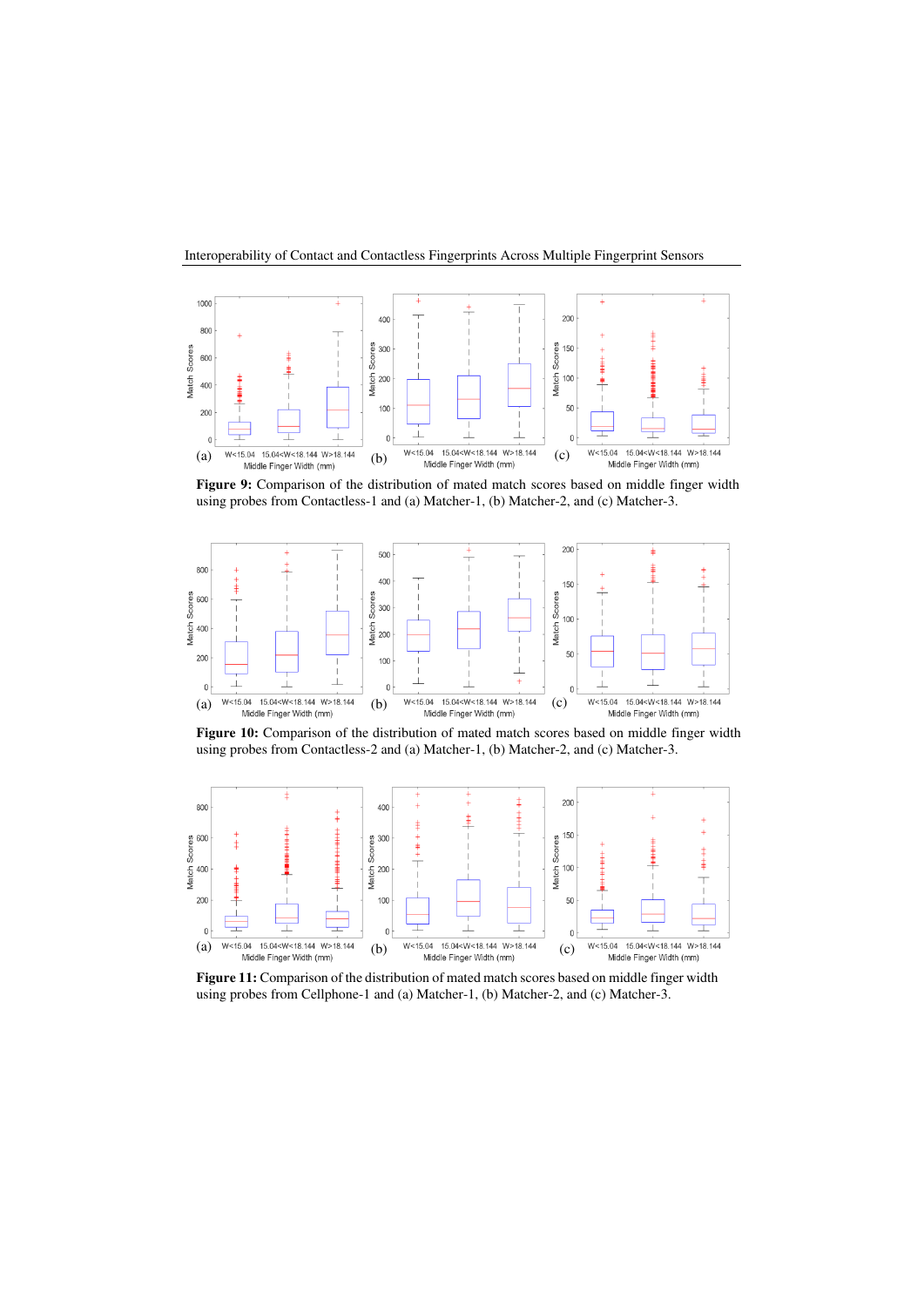## **5 Conclusion**

This work explored the interoperability of fingerprints captured from multiple contactless fingerprint devices matched against a gallery of fingerprints captured using a contactbased fingerprint device. Based on the results shown, the Contactless-2 device outperformed both Contactless-1 and Cellphone-1, with an AUC of 0.9818, 0.9955, and 0.9551 for Matcher-1, Matcher-2, and Matcher-3, respectively, with the latter two performing within 0.0176 and 0.0185 of each other for Matcher-1 and Matcher-2, respectively. Using Matcher-3, Contactless-1 fell below Cellphone-1 by a margin of 0.1709. Again, this performance is likely due to the lack of optimization done for Matcher-3. The Cellphone-1 images outperformed the baseline Cellphone-1-raw images by a margin of 0.1512, 0.2213, 0.2642 based on the AUC, as expected.

After the matching analysis was completed, an evaluation of the impact of skin color, collected via skin reflectometer, on match performance was conducted. From this skin reflectance data, a measure of the melanin present in the palm of the subjects was used to split the match scores into groups. This was used to generate new distributions to show the performance for each group. Based on these distributions of the results, there was no perceivable impact across all of the experiments based on statistical significance. This also shows that the contact-based fingerprints were unaffected by melanin content, as was the expected outcome.

A similar analysis was performed for finger size using the width of the middle finger from the right hand of each participant. Again, the data was split into groups based on finger width data, and the match results were used to generate a distribution to convey the performance of the matching based on the various widths. In this case, there was a noticeable effect on the match scores of Contactless-1 and Contactless-2 when using Matcher-1. This effect was not present in either Contact-1 or Cellphone-1 images used as probes to the same matcher, nor was it observed with probes images from any of the devices matched by Matcher-2 or Matcher-3.

Based on the results of this work, it has been shown that contactless fingerprint devices, such as Contactless-2, can achieve a match performance approaching that of contact fingerprints. In comparison to previous work from [Li20], Cellphone-1 with an AUC of 0.9764, 0.9635, and 0.8606 from Matcher-1, Matcher-2, and Matcher-3 respectively outperforms similar cellphone-based device performance. As well, Contactless-1, while not matching the results of Contactless-2, exceeds the match performance results of many of the devices from [Li20] as well.

This material is based upon work supported by the Center for Identification Technology Research and the National Science Foundation under Grant No. 1650474.

### **6 References**

[Bi17] Biller, E.: Interoperability Analysis of Non-Contact Fingerprinting Devices vs. Contact-Based Fingerprinting Devices. Graduate Theses, Dissertations, and Problem Reports,